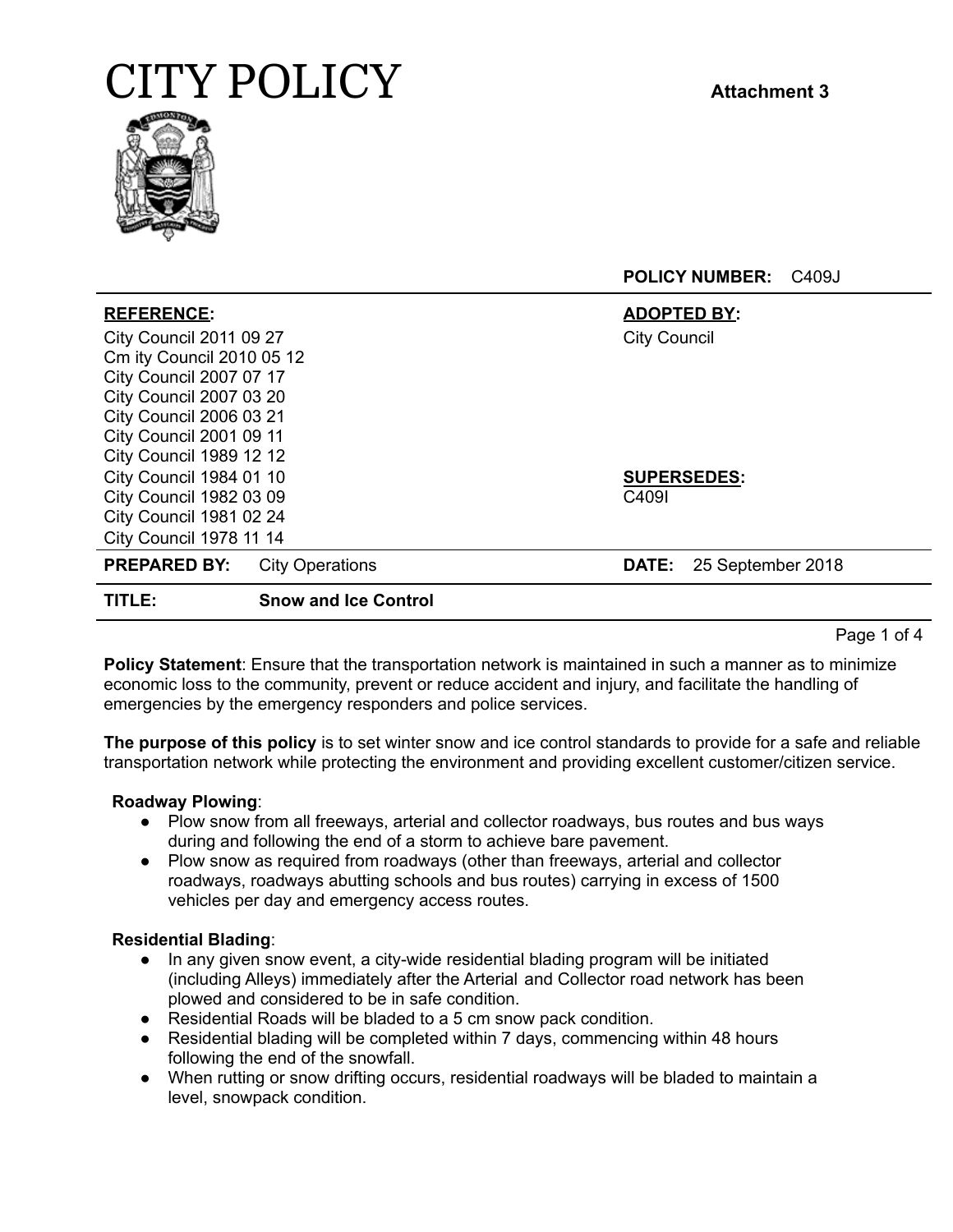

Page 2 of 4

- Service level will only involve the blading of snow. Windrows (less than 30 cm in height) left behind blocking driveways will be the responsibility of the adjacent property owner. Windrows (more than 30 cm in height) left behind will be cleared as to not block driveways.
- Snow will not be hauled away except to permit safe passage.
- Notification of residential blading will be announced through the media. A parking ban will not be used.
- In the event that a 5 cm snow pack cannot be maintained on residential roads within one cycle of blading, plowing to bare pavement will be initiated where required.
- Alleys adjacent to roadways subject to seasonal parking bans will be given priority and will be bladed at the start of the residential blading cycle.

# **Snow Removal**:

- Remove snow from business districts as required.
- Remove snow from arterial roadways when curb lanes are reduced to less than 3.2 metres in width by windrowed snow.
- Remove snow from collector roadways and bus routes as required when the driving width or parking area restricts safe vehicular movement.
- Remove snow from roadways in the designated windrow free zone and school drop off zones adjacent to schools on both sides of the roadway, after every major snowfall when a full plowing cycle is completed.
- Remove snow as required from roadways (other than, arterial and collector roadways, and bus routes) carrying in excess of 1500 vehicles per day, when the driving width or parking area restricts safe vehicular movement.

# **Active Transportation Modes:**

- Plow snow from multi use trails and sidewalks adjacent to city owned land within 48 hours of a snowfall where there is an accumulation of 2 cm or more.
- Snow will not be hauled away.
- Property owners are required to clear snow from sidewalks adjacent to their property (frontage and flankage) within 48 hours of the end of snowfall to meet the requirements of the Community Standards Bylaw #14600.
- Plow snow from designated bicycle lanes with the roadway plowing to the same service level designated for that roadway.
- Maintain prioritized sidewalks, trails and bike routes to bare pavement within 24 hours from end of snowfall.

# **Transit Facilities**:

- Clear snow from all sidewalks, ramps, stairs and bus platforms at transit facilities within 24 hours after the snowfall.
- Clear snow from all transit zone pads within 48 hours after the snowfall.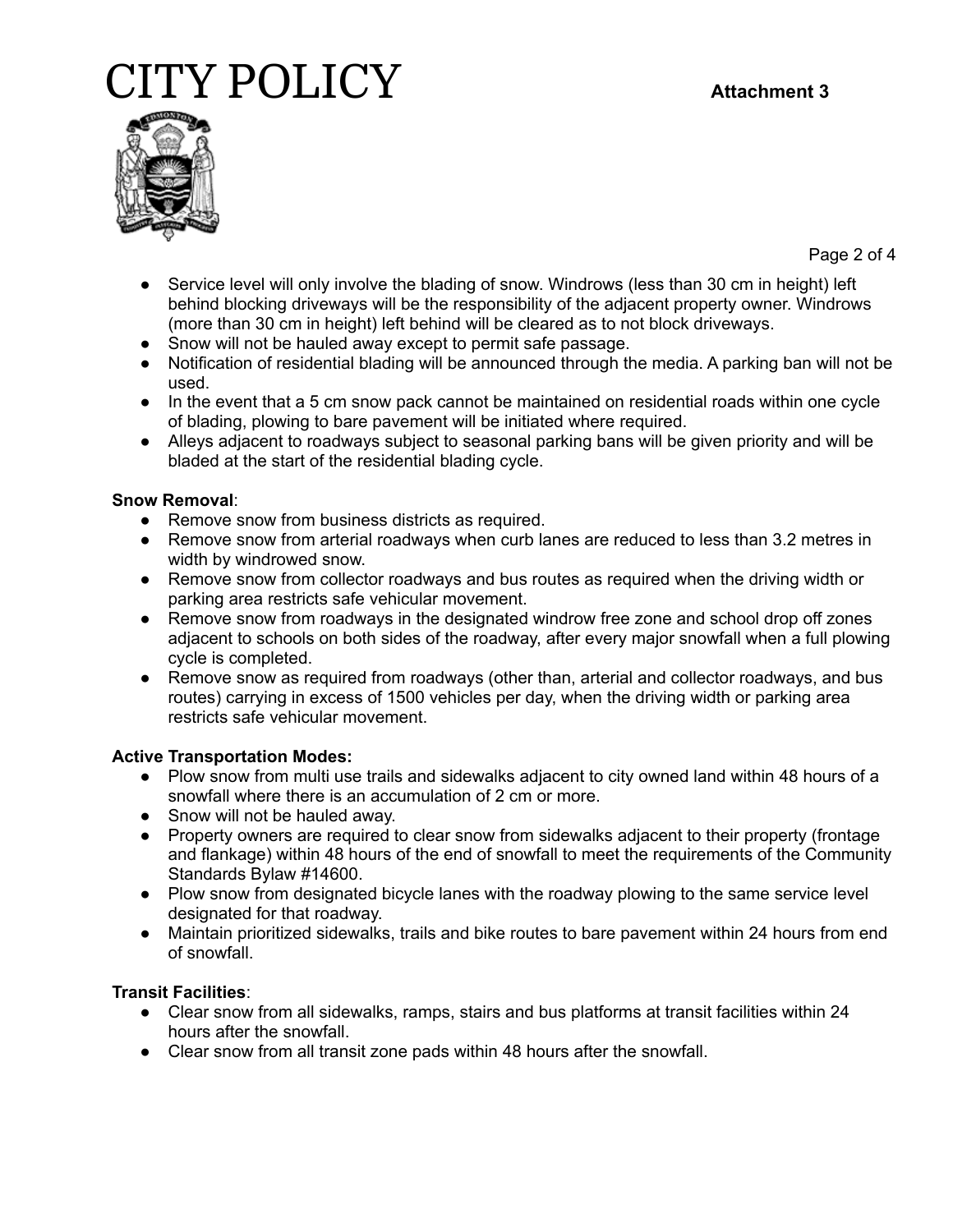

Page 3 of 4

• Maintain bus stops adjacent to City property to bare pavement within 48 hours from end of snowfall.

### **Snow Storage Site Management**:

• Snow removed from road right of way and private parking lots must be hauled to snow storage sites to meet Environment Canada and Alberta Environment guidelines and Codes of Practice outlined in the Salt Management Plan.

### **Salt Management Plan**:

● Report to both Alberta Environment and Environment Canada annually on road salt usage and road salt management. Meet Codes of Practice established by Transportation Association of Canada and adopted by Environment Canada.

### **Severe Snowfall Event**

A severe snowfall response can be initiated at the discretion of the Branch Manager for Parks and Roads Services. This severe snowfall response can be initiated if there is a snowfall event of 30 cm or more that threatens the mobility of the transportation network. The focus of this severe snowfall response will be to restore immediate mobility, not to address transportation network capacity. This severe snowfall response include:

- Deployment of all available resources to ensure mobility of the transportation network
- Delegation of control of deployment of all available resources in all city departments associated with snow clearing to the Director of Infrastructure Operations.
- Plowing to bare pavement on residential roads.
- Declaration of an overnight parking ban on all residential roads.

# **Snow Emergency**

In the event of an extreme winter storm that causes the closure of a significant portion of the transportation network, the City Manager at her discretion can declare a snow emergency. This will initiate the activation of the Emergency Operations Centre. In this event all control of snow clearing activities will be through the Emergency Operation Centre and will focus on providing mobility for emergency and essential services only until generally mobility on the transportation network can be restored.